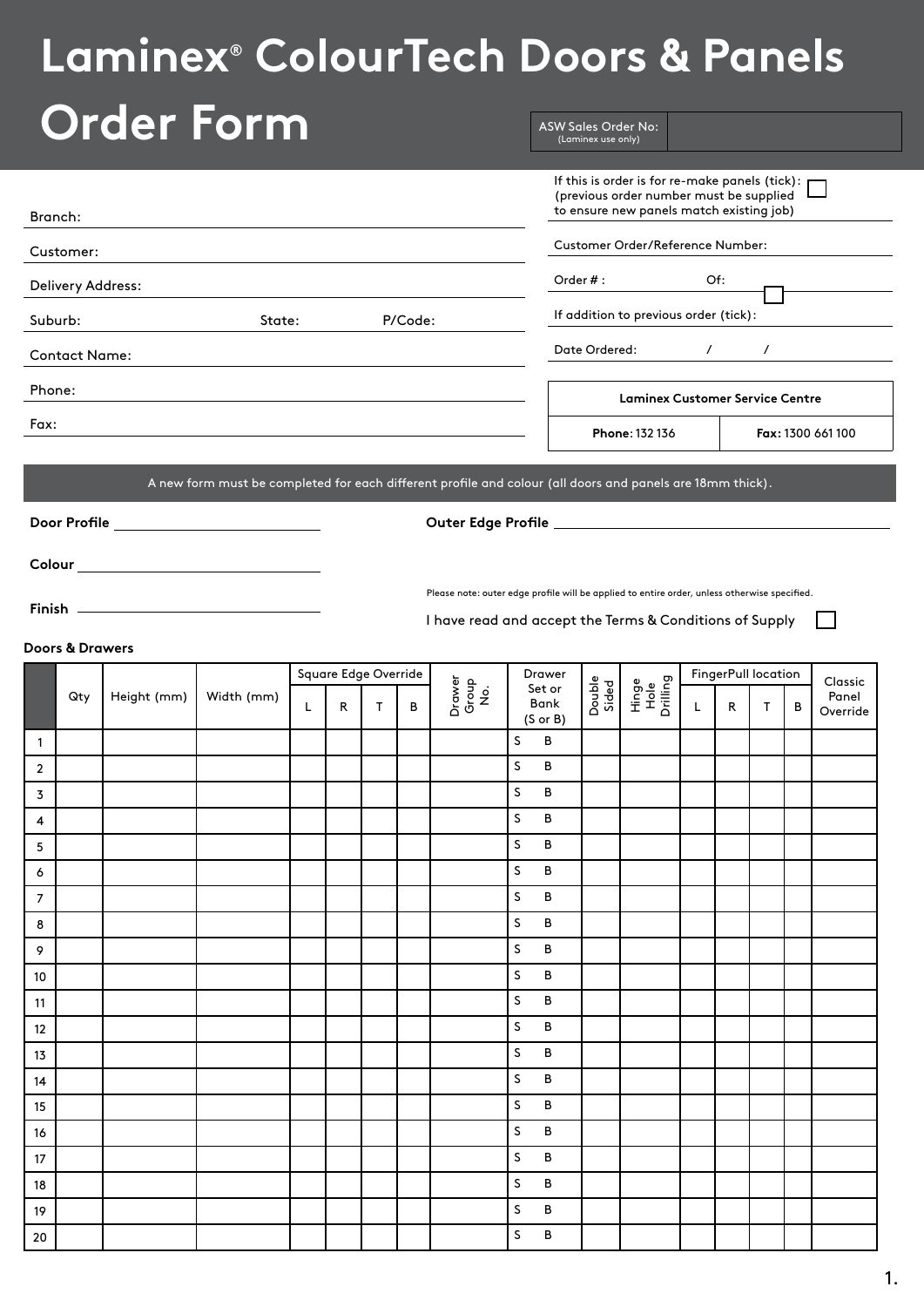## **Doors & Drawers**

|        |     |                             |            |   | Square Edge Override  |              |   |                        | Drawer                                |                 |                             |   | FingerPull location |   |   | Classic           |
|--------|-----|-----------------------------|------------|---|-----------------------|--------------|---|------------------------|---------------------------------------|-----------------|-----------------------------|---|---------------------|---|---|-------------------|
|        | Qty | Height (mm)                 | Width (mm) | L | R                     | $\mathsf{T}$ | В | Drawer<br>Group<br>No. | Set or<br>Bank<br>$(S \text{ or } B)$ | Double<br>Sided | Hinge<br>Hole<br>Drilling   | L | ${\sf R}$           | T | B | Panel<br>Override |
| $21$   |     |                             |            |   |                       |              |   |                        | $\, {\sf B}$<br>S                     |                 |                             |   |                     |   |   |                   |
| $22\,$ |     |                             |            |   |                       |              |   |                        | $\sf S$<br>$\, {\bf B}$               |                 |                             |   |                     |   |   |                   |
| 23     |     |                             |            |   |                       |              |   |                        | $\sf S$<br>$\, {\bf B}$               |                 |                             |   |                     |   |   |                   |
| $24\,$ |     |                             |            |   |                       |              |   |                        | $\sf S$<br>$\, {\bf B}$               |                 |                             |   |                     |   |   |                   |
| 25     |     |                             |            |   |                       |              |   |                        | S<br>$\, {\bf B}$                     |                 |                             |   |                     |   |   |                   |
| 26     |     |                             |            |   |                       |              |   |                        | S<br>$\, {\bf B}$                     |                 |                             |   |                     |   |   |                   |
| $27\,$ |     |                             |            |   |                       |              |   |                        | $\sf S$<br>$\, {\bf B}$               |                 |                             |   |                     |   |   |                   |
| 28     |     |                             |            |   |                       |              |   |                        | $\sf S$<br>$\, {\bf B}$               |                 |                             |   |                     |   |   |                   |
| 29     |     |                             |            |   |                       |              |   |                        | $\sf S$<br>B                          |                 |                             |   |                     |   |   |                   |
| $30$   |     |                             |            |   |                       |              |   |                        | $\, {\bf B}$<br>S                     |                 |                             |   |                     |   |   |                   |
| 31     |     |                             |            |   |                       |              |   |                        | S<br>$\, {\bf B}$                     |                 |                             |   |                     |   |   |                   |
| 32     |     |                             |            |   |                       |              |   |                        | $\sf S$<br>$\, {\bf B}$               |                 |                             |   |                     |   |   |                   |
| 33     |     |                             |            |   |                       |              |   |                        | S<br>$\, {\bf B}$                     |                 |                             |   |                     |   |   |                   |
| 34     |     |                             |            |   |                       |              |   |                        | $\sf S$<br>B                          |                 |                             |   |                     |   |   |                   |
| 35     |     |                             |            |   |                       |              |   |                        | S<br>$\, {\bf B}$                     |                 |                             |   |                     |   |   |                   |
| 36     |     |                             |            |   |                       |              |   |                        | S<br>$\, {\bf B}$                     |                 |                             |   |                     |   |   |                   |
| $37\,$ |     |                             |            |   |                       |              |   |                        | $\, {\bf B}$<br>S                     |                 |                             |   |                     |   |   |                   |
| 38     |     |                             |            |   |                       |              |   |                        | S<br>$\, {\bf B}$                     |                 |                             |   |                     |   |   |                   |
| 39     |     |                             |            |   |                       |              |   |                        | $\sf S$<br>B                          |                 |                             |   |                     |   |   |                   |
| 40     |     |                             |            |   |                       |              |   |                        | S<br>$\, {\bf B}$                     |                 |                             |   |                     |   |   |                   |
| 41     |     |                             |            |   |                       |              |   |                        | S<br>$\, {\bf B}$                     |                 |                             |   |                     |   |   |                   |
| 42     |     |                             |            |   |                       |              |   |                        | $\sf S$<br>$\, {\bf B}$               |                 |                             |   |                     |   |   |                   |
| 43     |     |                             |            |   |                       |              |   |                        | S<br>$\, {\bf B}$                     |                 |                             |   |                     |   |   |                   |
| 44     |     |                             |            |   |                       |              |   |                        | S<br>В                                |                 |                             |   |                     |   |   |                   |
| 45     |     |                             |            |   |                       |              |   |                        | $\sf S$<br>$\, {\sf B}$               |                 |                             |   |                     |   |   |                   |
|        |     | X Edging between Drawer Set |            |   | Square edge (default) |              |   |                        |                                       |                 | Match to outer edge profile |   |                     |   |   |                   |
|        |     | Hinge Hole Drillings:       |            |   |                       |              |   |                        |                                       |                 |                             |   |                     |   |   |                   |

| $\Box$ Select hinge hole type and drilling specification. | Hinge Type: |
|-----------------------------------------------------------|-------------|
|                                                           |             |

Other, specify the distance from top and bottom (to hole centre):

\*If Hinge drilling is required , please select the edge and number of hinge holes for each line, including clarification on Standard (STD) hinge option. Specify hinge distance in the Details field on each line, or provide details in the Distance field above. Only available for Hettich and Blum hinge types. Longer lead times will apply. Please contact Customer Service to confirm availability.

Drawer Set Example (Figure 1)





Note: Dimension constraints for selected profiles. Where x appears, if not specified, Between-Drawer-Edging will be supplied as Square edge.

Refer to 'Easy Reference guide' for comprehensive details on how to order drawers.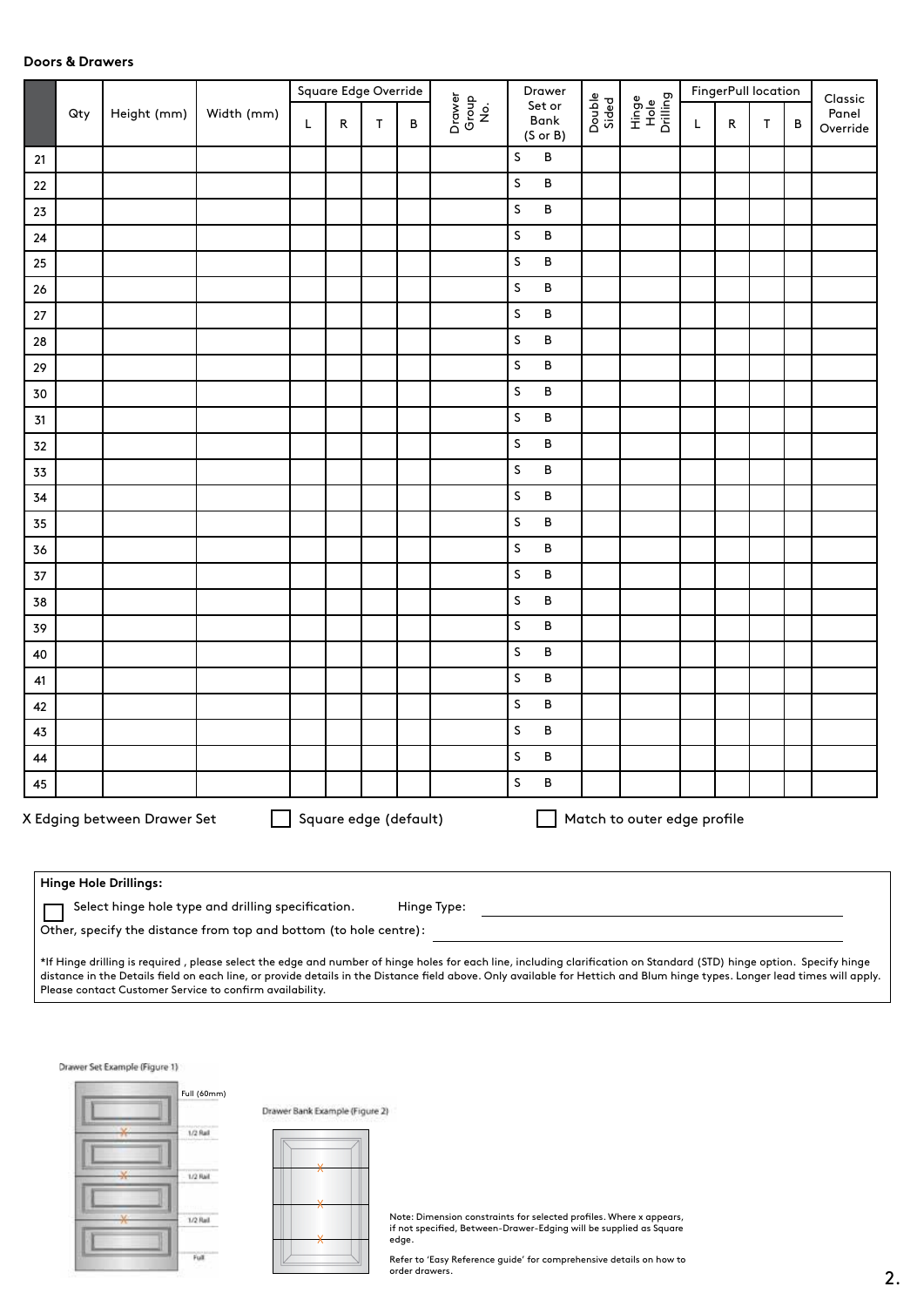## **Glazed Frames**

|                |     | Height | Width |   |              | Square Edge Override |   | No. of Panes |
|----------------|-----|--------|-------|---|--------------|----------------------|---|--------------|
|                | Qty | (mm)   | (mm)  | L | $\mathsf{R}$ | T                    | В |              |
| 1              |     |        |       |   |              |                      |   |              |
| $\overline{2}$ |     |        |       |   |              |                      |   |              |
| 3              |     |        |       |   |              |                      |   |              |
| 4              |     |        |       |   |              |                      |   |              |
| 5              |     |        |       |   |              |                      |   |              |
| 6              |     |        |       |   |              |                      |   |              |
| $\overline{7}$ |     |        |       |   |              |                      |   |              |
| 8              |     |        |       |   |              |                      |   |              |
| 9              |     |        |       |   |              |                      |   |              |
| 10             |     |        |       |   |              |                      |   |              |
| 11             |     |        |       |   |              |                      |   |              |
| 12             |     |        |       |   |              |                      |   |              |





2 Pane Horizontal

4 Pane

6 Pane

Note: External edges for all glazed frames are manufactured as per edge profile selected on page 1. Internal edges will match the default frame associated with the profile chosen on page 1. Minimum dimensions for all glazed frames are 60mm. Glass Panel for Glazed Frames is not included.

#### **Appliance Frames**

External Profile

|        |                | <b>Wall Oven</b> | Wall Oven/<br>Microwave | Microwave | Appliances |
|--------|----------------|------------------|-------------------------|-----------|------------|
|        | A              |                  |                         |           |            |
|        | В              |                  |                         |           |            |
|        | С              |                  |                         |           |            |
|        | D              |                  |                         |           |            |
|        | E              |                  |                         |           |            |
|        | F              |                  |                         |           |            |
|        | G              |                  |                         |           |            |
|        | н              |                  |                         |           |            |
|        | Square Arrised |                  |                         |           |            |
|        | 2mm            |                  |                         |           |            |
| (tick) | 3mm            |                  |                         |           |            |
|        | 6mm            |                  |                         |           |            |
|        | Soft Bevelled  |                  |                         |           |            |



|                 | Quantity | <b>Internal Carcass Height</b> | Internal Carcass Width |
|-----------------|----------|--------------------------------|------------------------|
| ROLLER<br>DOORS |          |                                |                        |
|                 |          |                                |                        |

| Vertical Panel Edge Treatment: reference for page 4 |                         |                         |                                |                                                                                          |  |  |  |  |  |  |  |
|-----------------------------------------------------|-------------------------|-------------------------|--------------------------------|------------------------------------------------------------------------------------------|--|--|--|--|--|--|--|
| Option E1                                           | Option E3               | Option E5               | Option E7                      | Option E11                                                                               |  |  |  |  |  |  |  |
| 2mm Face<br>2mm Back                                | 3mm Face<br>3mm Back    | 6mm Face<br>3mm Back    | Soft Bevel Face<br>3mm Back    | Square Face<br>Square Back                                                               |  |  |  |  |  |  |  |
| Option E2                                           | Option E4               | Option E6               | Option E8                      | NB If a Return or                                                                        |  |  |  |  |  |  |  |
| 2mm Face<br>Square Back                             | 3mm Face<br>Sauare Back | 6mm Face<br>Square Back | Soft Bevel Face<br>Square Back | Double-Sided is<br>chosen on Square<br>Back options, edge<br>on back will be<br>arrised. |  |  |  |  |  |  |  |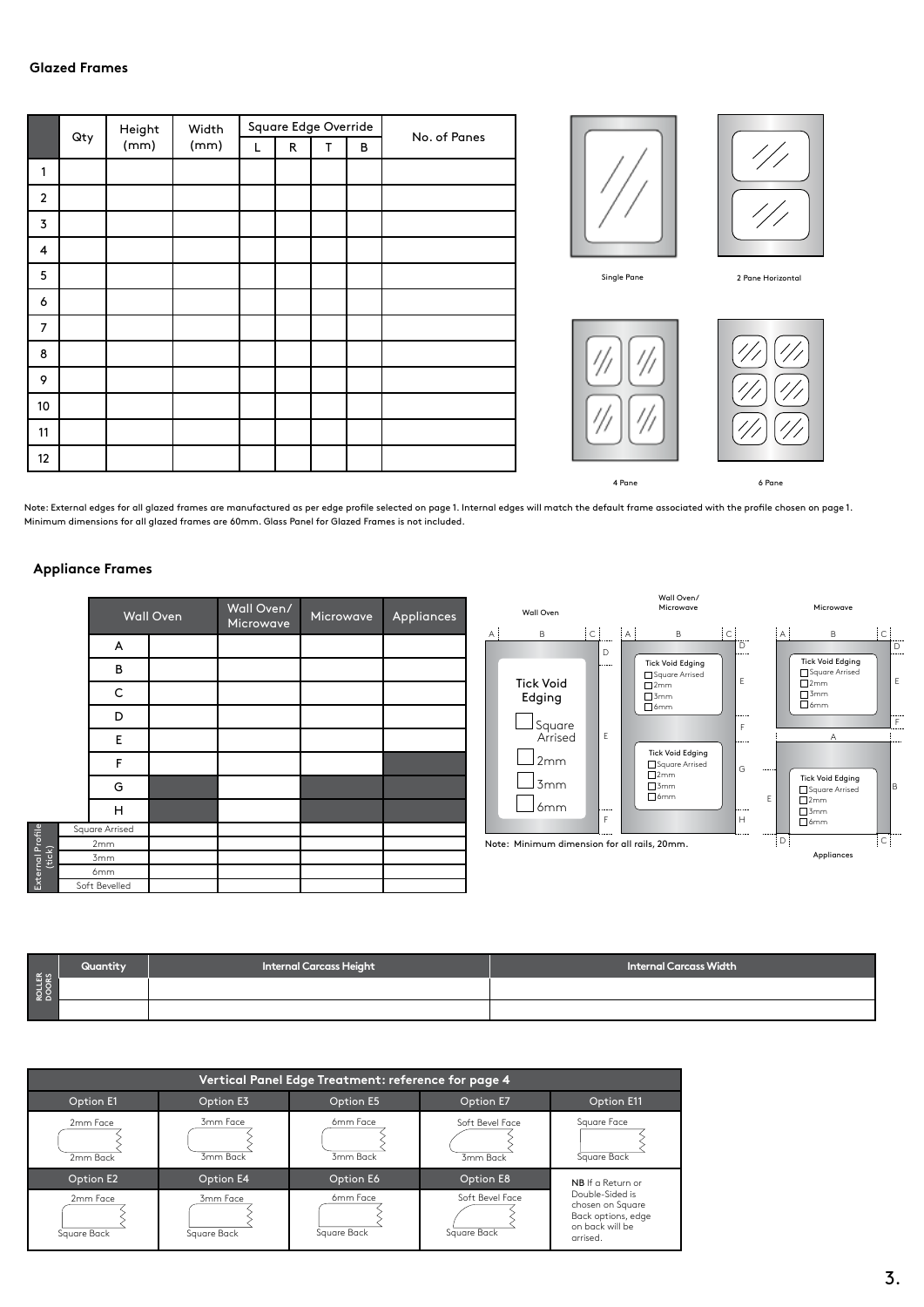# **Vertical: Pantry Doors and End Panels**

| <b>Tall Panel</b><br><b>Double Profile</b> |              | Panel 1        | mm                       |                | Panel 2<br>mm            |                | Panel 3<br>mm            |                | Panel 4<br>mm            |                | Panel 5<br>mm            | Panel 6<br>mm  |                          |
|--------------------------------------------|--------------|----------------|--------------------------|----------------|--------------------------|----------------|--------------------------|----------------|--------------------------|----------------|--------------------------|----------------|--------------------------|
| Profile Required                           |              |                | Classic<br>Match to Door |                | Classic<br>Match to Door |                | Classic<br>Match to Door |                | Classic<br>Match to Door |                | Classic<br>Match to Door |                | Classic<br>Match to Door |
|                                            | QTY          |                |                          |                |                          |                |                          |                |                          |                |                          |                |                          |
|                                            | A            |                |                          |                |                          |                |                          |                |                          |                |                          |                |                          |
| Note:<br>Match to door                     | B            |                |                          |                |                          |                |                          |                |                          |                |                          |                |                          |
| means match<br>to Door Profile             | $\mathsf{C}$ |                |                          |                |                          |                |                          |                |                          |                |                          |                |                          |
| selection on<br>Page 1.                    | D            |                |                          |                |                          |                |                          |                |                          |                |                          |                |                          |
| For Classic,                               | E            |                |                          |                |                          |                |                          |                |                          |                |                          |                |                          |
| Soft Bevelled,<br>Newport and              | F            |                |                          |                |                          |                |                          |                |                          |                |                          |                |                          |
| Country V<br>disregard C to I              | G            |                |                          |                |                          |                |                          |                |                          |                |                          |                |                          |
|                                            | H            |                |                          |                |                          |                |                          |                |                          |                |                          |                |                          |
|                                            | I            |                |                          |                |                          |                |                          |                |                          |                |                          |                |                          |
| Double Sided (Y/N)                         |              |                |                          |                |                          |                |                          |                |                          |                |                          |                |                          |
| <b>EDGE TREATMENT</b>                      |              | Edge<br>Option | Return<br>(Y/N)          | Edge<br>Option | Return<br>(Y/N)          | Edge<br>Option | Return<br>(Y/N)          | Edge<br>Option | Return<br>(Y/N)          | Edge<br>Option | Return<br>(Y/N)          | Edge<br>Option | Return<br>(Y/N)          |
| <b>Right Edge Option</b>                   |              |                |                          |                |                          |                |                          |                |                          |                |                          |                |                          |
| Left Edge Option                           |              |                |                          |                |                          |                |                          |                |                          |                |                          |                |                          |
| <b>Top Edge Option</b>                     |              |                |                          |                |                          |                |                          |                |                          |                |                          |                |                          |
| <b>Bottom Edge Option</b>                  |              |                |                          |                |                          |                |                          |                |                          |                |                          |                |                          |

N.B. Double Sided becomes the default if Return is chosen on more than 2 sides.

| <b>Tall or Short Panel</b><br>Single Profile |     | mm      | Panel 1                  |         | Panel 2<br>mm            |         | Panel 3<br>mm            | mm      | Panel 4                  | Panel 5<br>mm |                          |         | Panel 6<br>mm            |
|----------------------------------------------|-----|---------|--------------------------|---------|--------------------------|---------|--------------------------|---------|--------------------------|---------------|--------------------------|---------|--------------------------|
| <b>Profile Required</b>                      |     |         | Classic<br>Match to Door |         | Classic<br>Match to Door |         | Classic<br>Match to Door |         | Classic<br>Match to Door |               | Classic<br>Match to Door |         | Classic<br>Match to Door |
|                                              | QTY |         |                          |         |                          |         |                          |         |                          |               |                          |         |                          |
|                                              | A   |         |                          |         |                          |         |                          |         |                          |               |                          |         |                          |
| Note:<br>Match to door                       | B   |         |                          |         |                          |         |                          |         |                          |               |                          |         |                          |
| means match<br>to Door Profile               | C   |         |                          |         |                          |         |                          |         |                          |               |                          |         |                          |
| selection on<br>Page 1.                      | D   |         |                          |         |                          |         |                          |         |                          |               |                          |         |                          |
| For Classic,                                 | Е   |         |                          |         |                          |         |                          |         |                          |               |                          |         |                          |
| Soft Bevelled,<br>Newport and                | F   |         |                          |         |                          |         |                          |         |                          |               |                          |         |                          |
| Country V<br>disregard C to I                | G   |         |                          |         |                          |         |                          |         |                          |               |                          |         |                          |
|                                              | н   |         |                          |         |                          |         |                          |         |                          |               |                          |         |                          |
|                                              | T   |         |                          |         |                          |         |                          |         |                          |               |                          |         |                          |
| Double Sided (Y/N)                           |     |         |                          |         |                          |         |                          |         |                          |               |                          |         |                          |
| <b>EDGE TREATMENT</b>                        |     | Side(s) | Return<br>(Y/N)          | Side(s) | Return<br>(Y/N)          | Side(s) | Return<br>(Y/N)          | Side(s) | Return<br>(Y/N)          | Side(s)       | Return<br>(Y/N)          | Side(s) | Return<br>(Y/N)          |
| <b>Right Edge Option</b>                     |     |         |                          |         |                          |         |                          |         |                          |               |                          |         |                          |
| Left Edge Option                             |     |         |                          |         |                          |         |                          |         |                          |               |                          |         |                          |
| <b>Top Edge Option</b>                       |     |         |                          |         |                          |         |                          |         |                          |               |                          |         |                          |
| <b>Bottom Edge Option</b>                    |     |         |                          |         |                          |         |                          |         |                          |               |                          |         |                          |

Classic panel (Tall or Short) B A

Routered Double Panel



- G will always default to 60mm unless otherwise specified.
- Minimum door rail width is 20mm.
- Return Panel will be painted 100mm on each chosen side.





- E will always default to 60mm unless otherwise specified.
- Minimum door rail width is 20mm.

N.B. Double Sided becomes the default if Return is chosen on more than 2 sides.